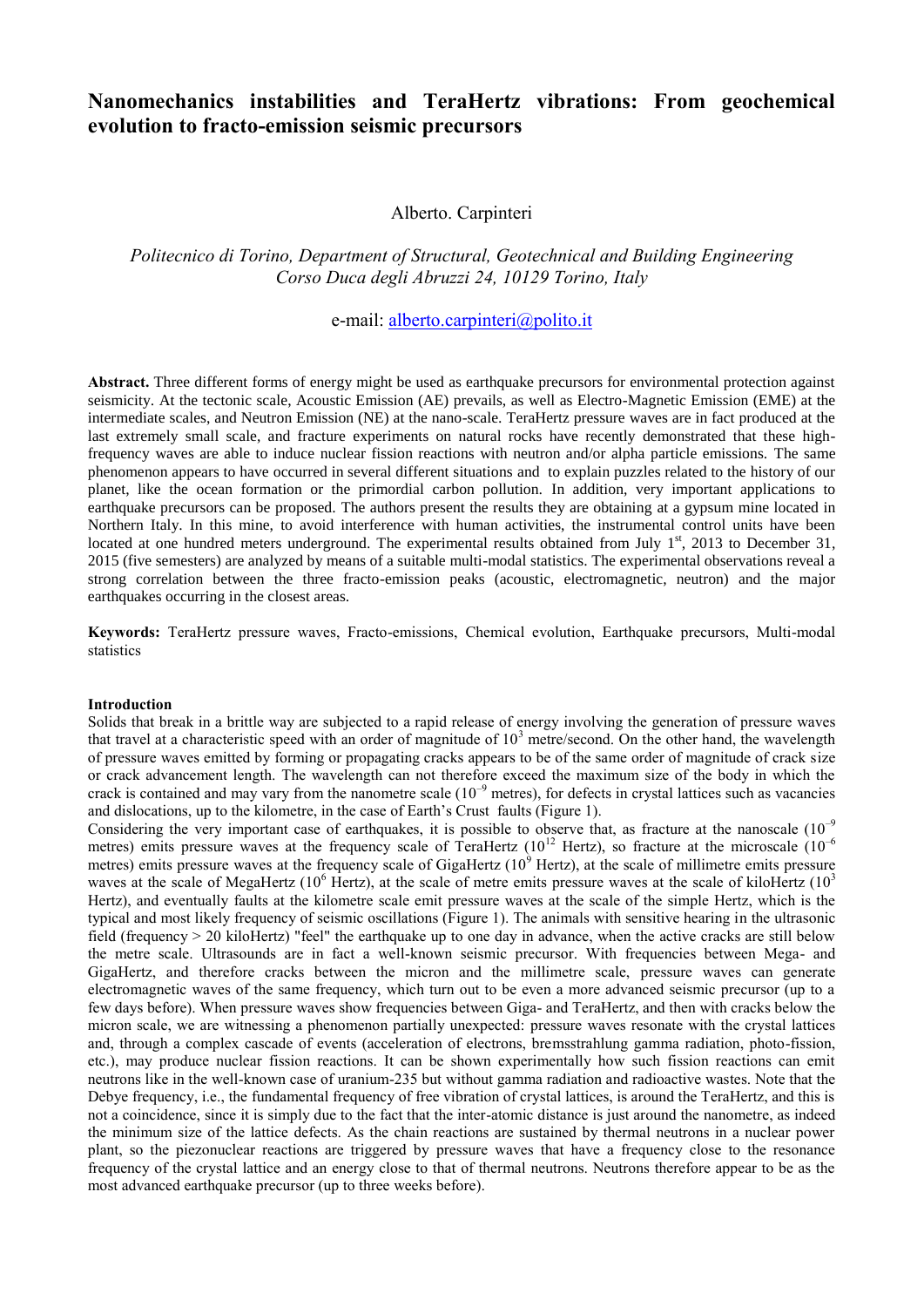



### **Chemical evolution of our planet and its reproduction in the fracture mechanics laboratory**

The piezonuclear fission reactions appear to be induced by pressure waves at very high frequencies (TeraHertz). They are often accompanied and revealed by the emission of neutrons and/or alpha particles. However, gamma rays and radioactive wastes appear to be absent in the experiments. Ultrasonic pressure waves may in turn be produced by the most common mechanical instabilities, such as fracture in solids and turbulence in fluids. Both are hierarchical, multifractal, and dissipative phenomena, where cracks and vortexes, respectively, are present at the different scales.

After the early experiments conducted at the National Research Council of Italy (CNR), soliciting with ultrasounds aqueous solutions of iron salts, the research group of the Politecnico di Torino has conducted fracture experiments on solid samples, using iron-rich rocks like granite, basalt and magnetite, and then marble, mortar, and steel. Different types of detectors have demonstrated the presence of significant neutron emissions, in some cases by different orders of magnitude higher than the usual environmental background (up to 10 times from granitic rocks, up to 100 times from basalt, up to 1000 times from magnetite).

The neutron flux was found to depend, besides on the iron content, on the size of the specimen through the well-known brittleness size effect: larger sizes imply a higher brittleness, i.e. a more relevant strain energy release, and therefore more neutrons.

These studies have also been able to give an answer to some puzzles related to the history of our planet. It has been shown how the piezonuclear reactions that would have occurred between 3.8 and 2.5 billion years ago, during the period of formation and most intense activity of tectonic plates, have resulted in the splitting of atoms of certain elements, which were so transformed into other lighter ones. Since the product-elements, i.e., the fragments of the fissions, appear to be stable isotopes, all the excess neutrons are therefore emitted. Several of the most abundant chemical elements have been involved in similar transformations, like a part of magnesium that transformed into carbon, forming the dense atmospheres of the primordial terrestrial eras. In a similar way, calcium depletion contributed to the formation of oceans as a result of fracture phenomena in limestone rocks.

Considering the entire life of our planet and all the most abundant chemical elements, it can be seen how ferrous elements have dramatically decreased in the Earth's Crust  $(-12%)$ , as well as at the same time aluminum and silicon have increased (+8.8 %). An increment in magnesium (+3.2 %), which then transformed into carbon, has been assumed as the origin of carbon-rich primordial atmospheres. Similarly, alkaline-earth elements have strongly decreased (–8.7 %), whereas alkaline elements (+5.4 %) and oxygen (+3.3 %) have increased. The appearance of a 3.3% oxygen represents the well-known Great Oxidation Event, a phenomenon that led to the formation of oceans and the origin of life on our planet.

These transformations, that have lasted for billion years in the Earth's Crust, have been reproduced in the laboratory in a fraction of a second by crushing different rock samples. We were able to confirm, through advanced micro-chemical analyses, the most relevant compositional variations described above at the geological and planetary scales: the transformation of iron into aluminum, or into magnesium and silicon (in iron-rich natural rocks), as well as the transformation of calcium and magnesium into other lighter elements including carbon (in the samples of marble). Such variations are shown to be not modest at all. The iron decrement in magnetite was found to be of 27.9%, compared to an overall increment of 27.7% in lighter elements. So in marble, carbon has increased by 13%, compared to an exactly equivalent overall decrement in heavier elements.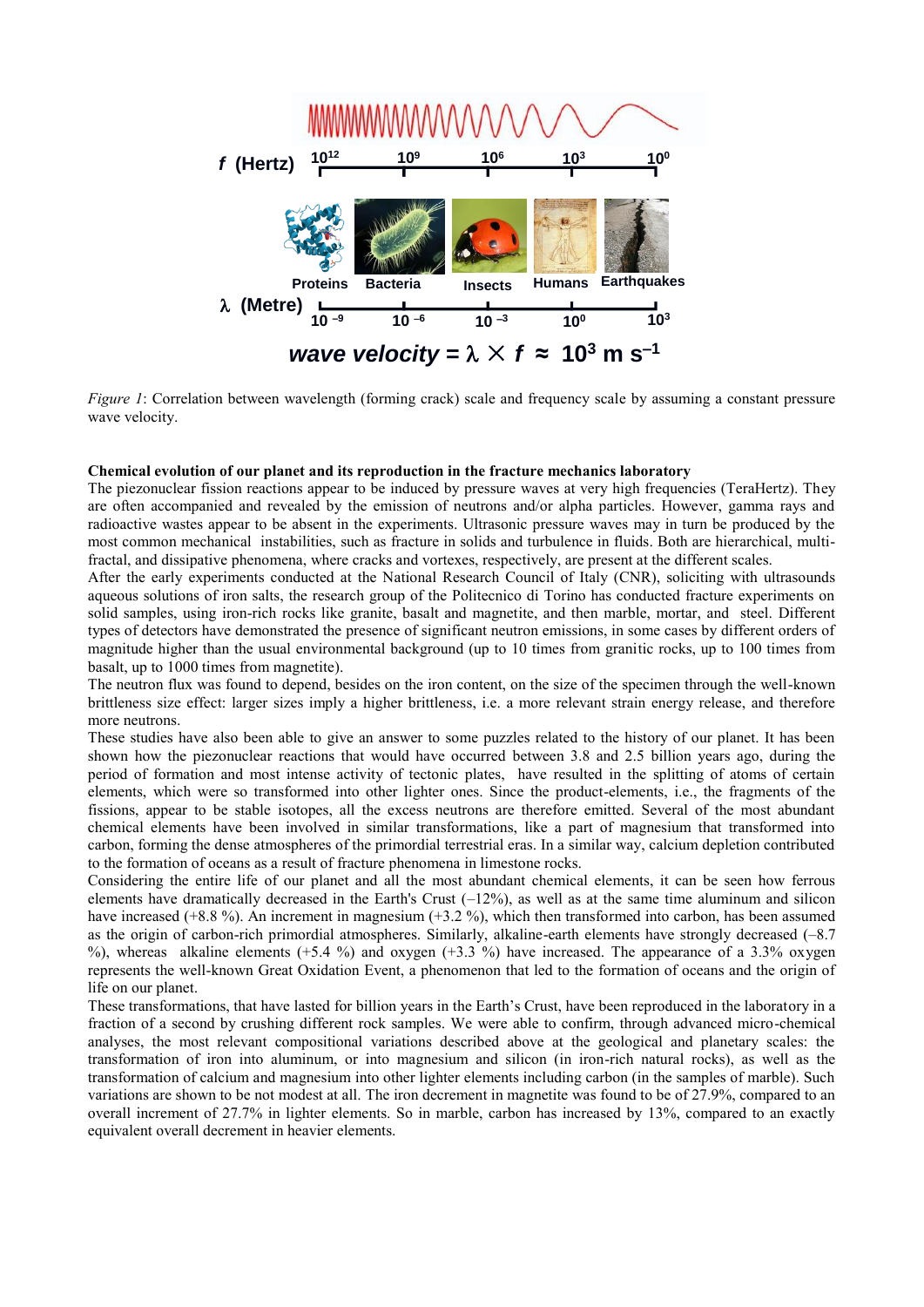## **In-situ monitoring at the San Pietro - Prato Nuovo gypsum mine in Murisengo**

Since July 1<sup>st</sup>, 2013, a dedicated in-situ monitoring at the San Pietro - Prato Nuovo gypsum mine, located in Murisengo (Alessandria, Northern Italy) has started and it is still in progress.

The preliminary experimental results refer to a multi-parametric monitoring carried out during a period of 5 semesters, from July  $1^{st}$ , 2013, to December 31, 2015. These experimental observations reveal a strong correlation between the three fracto-emission peaks (acoustic, electromagnetic, and neutron) and the major earthquakes occurred in the closest areas.

In particular, the statistical analysis of the distribution of seismic events and of the three fracto-emissions was performed by means of a multi-modal (multi-peak) statistical approach.

Given a specific discrete distribution of points and applying suitable computational routines, the software (Microcal Origin) determines the relative maxima of the distribution and evaluates the best Gaussian fitting by symmetrical or non-symmetrical bell-shaped curves.

Regarding the seismic activity, during the 921 days of the preliminary investigation, 242 earthquakes of magnitude greater than 1.8 degrees in the Richter scale, within a geographical circular area of 100 km radius, were observed. The threshold of 1.8 was selected since, considering the experimental evidences, this was found to be a sort of seismic offset below which no significant change in the neutron flux was observed.

By applying the multi-modal statistics to the temporal distribution of the 242 earthquakes detected during the five semesters of monitoring, 31 distinct seismic swarms with a maximum magnitude between 2.5 and 4.7 degrees in the Richter scale were identified. Similar multi-modal evaluations were also performed for acoustic, electromagnetic, and neutron emissions.

From the comparison between the different diagrams, it is evident the strong correlation between acoustic, electromagnetic, neutron signals and the seismic swarms occurring in the surrounding areas. The three fracto-emissions tend to anticipate the next seismic event with an evident and chronologically ordered shifting. In particular, it was noted how the acoustic emissions anticipate the earthquakes by about one day, the electromagnetic emissions by three-four days, whereas the neutron emissions by about one week. Therefore, they should be considered as precursors of the next major earthquake rather than aftershocks of the previous one, on the basis of the statistical signal processing and of the different temporal distances. As an example, in Figure 2a-c it is reported the comparison between a sesimic swarm detected during the preliminary experimental campaign and the correlated fracto-emission distributions. The seismic event refers to the seismic swarm of April 2015 whose main event of 3.2 degrees in the Richter scale occurred on April 11, 2015. From the comparison it can be seen that the fracto-emissions anticipate the seismic activity very clearly, with an evident, although different, shifting.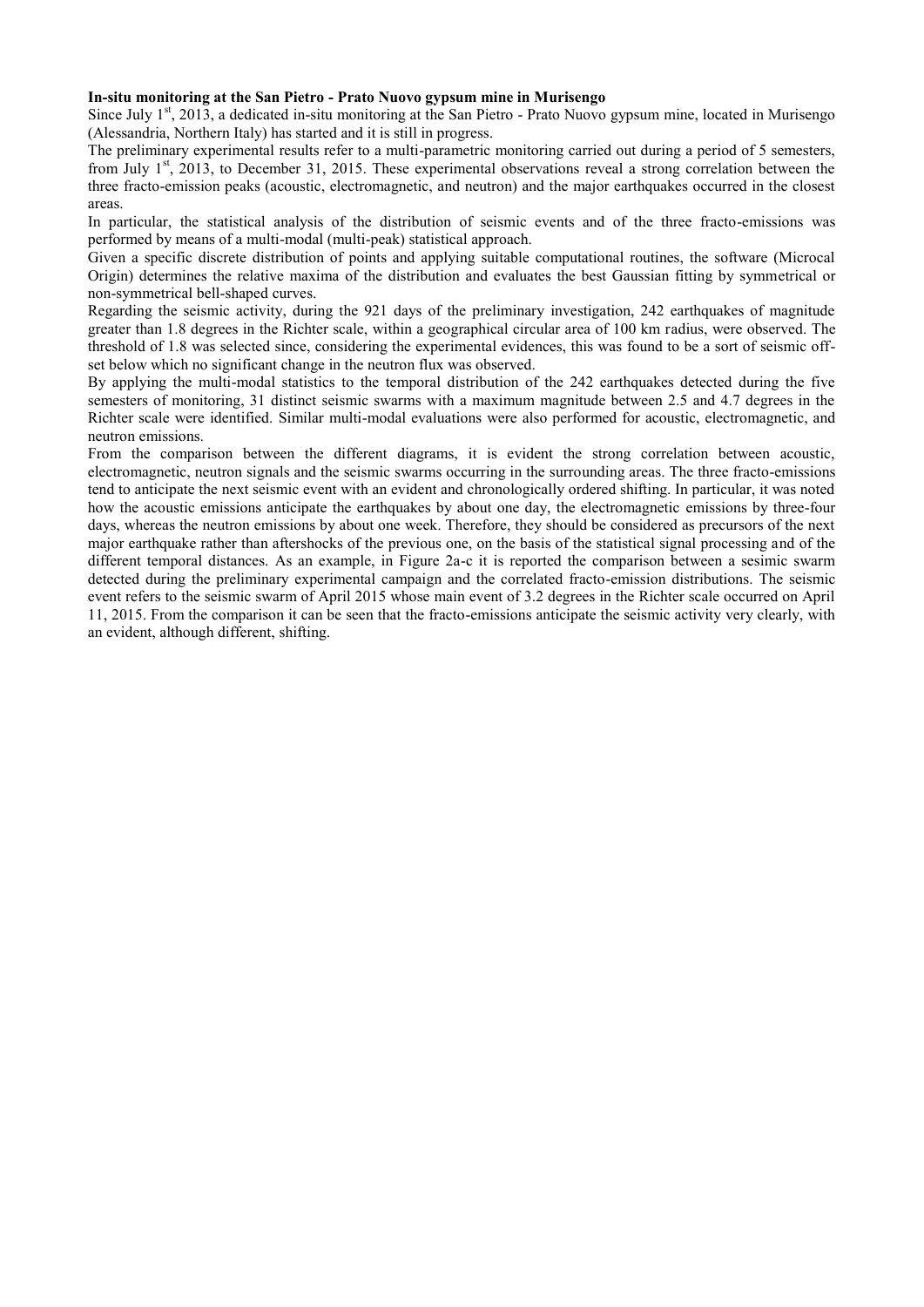*Figure 2a-c:* Anticipated and differently shifted Gaussian distributions of AE/EME/NE emissions for the earthquake of April 11, 2015.

#### **Conclusions**

Fracture experiments on natural rocks have recently demonstrated that high-frequency pressure waves are able to induce nuclear fission reactions on medium weight elements. Through advanced micro-chemical analyses, the transformation of iron into aluminum, or into magnesium and silicon (in iron-rich natural rocks), as well as the transformation of calcium and magnesium into other lighter elements including carbon (in the samples of marble) was observed. In addition, considering the very important case of earthquakes, the experimental results obtained at the San Pietro - Prato Nuovo gypsum mine emphasize the close correlation between acoustic, electromagnetic, neutron emissions and seismic activity. In particular, it was observed that the three fracto-emissions regularly anticipate the seismic event by approximately one day, 3-4 days, and one week, respectively.

### **References**

- [1] Carpinteri, G. Lacidogna, A. Manuello (Editors): *Acoustic, Electromagnetic, Neutron Emissions from Fracture and Earthquakes*, Springer International Publishing AG Switzerland (2015), VIII + 264.
- [2] A. Carpinteri, F. Cardone, G. Lacidogna: "Piezonuclear neutrons from brittle fracture: Early results of mechanical compression tests", *Strain*, Vol. 45 (2009), 332-339.
- [3] F. Cardone, A. Carpinteri, G. Lacidogna: "Piezonuclear neutrons from fracturing of inert solids", *Physics Letters A*, Vol. 373 (2009), 4158-4163.
- [4] A. Carpinteri, O. Borla, G. Lacidogna, A. Manuello: "Neutron emissions in brittle rocks during compression tests: Monotonic vs. cyclic loading", *Physical Mesomechanics*, Vol. 13 (2010), 268-274.
- [5] A. Carpinteri, G. Lacidogna, A. Manuello, O. Borla: "Energy emissions from brittle fracture: Neutron measurements and geological evidences of piezonuclear reactions", *Strength, Fracture and Complexity,* Vol. 7 (2011), 13-31.
- [6] A. Carpinteri, A. Manuello: "Geomechanical and geochemical evidence of piezonuclear fission reactions in the Earth's Crust", *Strain*, Vol. 47, Suppl. 2 (2011), 267-281.
- [7] A. Carpinteri, A. Chiodoni, A. Manuello, R. Sandrone: "Compositional and microchemical evidence of piezonuclear fission reactions in rock specimens subjected to compression tests", *Strain*, Vol. 47, Suppl. 2 (2011), 282-292.
- [8] A. Carpinteri, A. Manuello: "An indirect evidence of piezonuclear fission reactions: Geomechanical and geochemical evolution in the Earth's Crust", *Physical Mesomechanics*, Vol. 15 (2012), 37-46.
- [9] A. Carpinteri, G. Lacidogna, A. Manuello, O. Borla: "Piezonuclear fission reactions in rocks: Evidences from microchemical analysis, neutron emission, and geological transformation", *Rock Mechanics and Rock Engineering*, Vol. 45 (2012), 445-459.
- [10]A. Carpinteri, G. Lacidogna, O. Borla, A. Manuello, G. Niccolini: "Electromagnetic and neutron emissions from brittle rocks failure: Experimental evidence and geological implications", *Sadhana*, Vol. 37 (2012), 59-78.
- [11]A. Carpinteri, G. Lacidogna, A. Manuello, O. Borla: "Piezonuclear neutrons from earthquakes as a hypothesis for the image formation and the radiocarbon dating of the Turin Shroud", *Scientific Research and Essays*, Vol. 7 (2012), 2603-2612.
- [12]A. Carpinteri, G. Lacidogna, A. Manuello, O. Borla: "Piezonuclear fission reactions from earthquakes and brittle rocks failure: Evidence of neutron emission and non-radioactive product elements", *Experimental Mechanics*, Vol. 53 (2013), 345-365.
- [13]A. Carpinteri, A. Manuello: "Reply to comments by U. Bardi, G. Comoretto on geomechanical and geochemical evidence of piezonuclear fission reactions in the Earth's Crust", *Strain,* Vol. 49 (2014), 548-551.